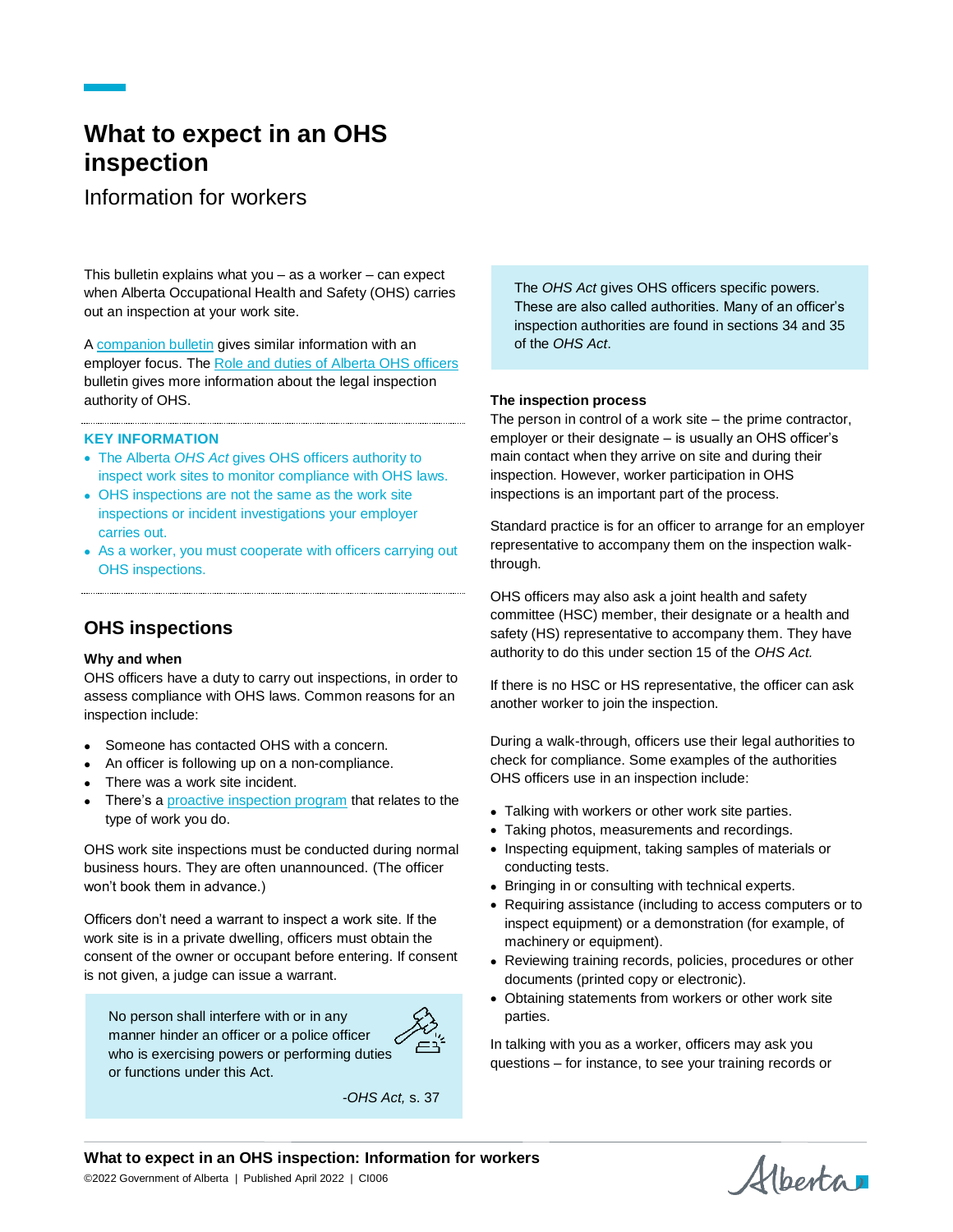hazard assessment, or about the work that you do or the equipment you use.

Under section 35 of the *OHS Act*, officers can also require you to show identification, including verification of your role at the work site.

### **After the inspection**

After finishing the walk-through, officers create and deliver a contact report that documents their inspection interactions, observations and findings.

Typically, the officer:

- Delivers the contact report in person and on the same day as the inspection.
- Reviews the contact report with work site representatives.

Contact reports include any orders the officer is issuing, what non-compliance they are related to, what has to be done to achieve compliance, and by what date. They can also include notices to produce, which require the production of health and safety related documents.

The review with the officer is a key opportunity for employer and worker representatives to ask questions about the inspection findings or contact report requirements.

Section 55 of the *OHS Act* requires prime contractors, owners or employers to post orders in a conspicuous place on the site; in the case of a mobile work site where it is not practical to post the order, they must ensure that all affected workers are aware of the orders and any related requirements. Contact report forms give direction about when and how to post orders.

# **Your participation is protected from disciplinary action**

Disciplinary action is any action or threat of action that can negatively affect a worker's employment.

Section 18 of the *OHS* Act states that no one can take disciplinary action against a worker for complying with OHS laws or orders. This includes providing relevant information to OHS officers upon their request.

No person shall take any disciplinary action against a worker by reason of that worker acting in compliance with this Act, the regulations, the OHS Code or an order issued under this Act.



-*OHS Act*, s. 18

For more information, read [Disciplinary action complaints.](https://ohs-pubstore.labour.alberta.ca/li061)

# **OHS professional standards**

The roles and responsibilities of OHS officers are set out in Alberta's OHS legislation. In carrying out their duties, OHS officers are expected to act according to their published professional standards, [Professionalism in the Workplace:](https://ohs-pubstore.labour.alberta.ca/bp034)  [Integrity in Enforcement.](https://ohs-pubstore.labour.alberta.ca/bp034)

If you have questions about your role as a worker in OHS inspections, or concerns about an OHS inspection you were part of, call the OHS Contact Centre at 1-866-415-8690 (see next page for more contact information).

**What to expect in an OHS inspection: Information for workers** ©2022 Government of Alberta | Published April 2022 | CI006 Classification: Public

Alberta